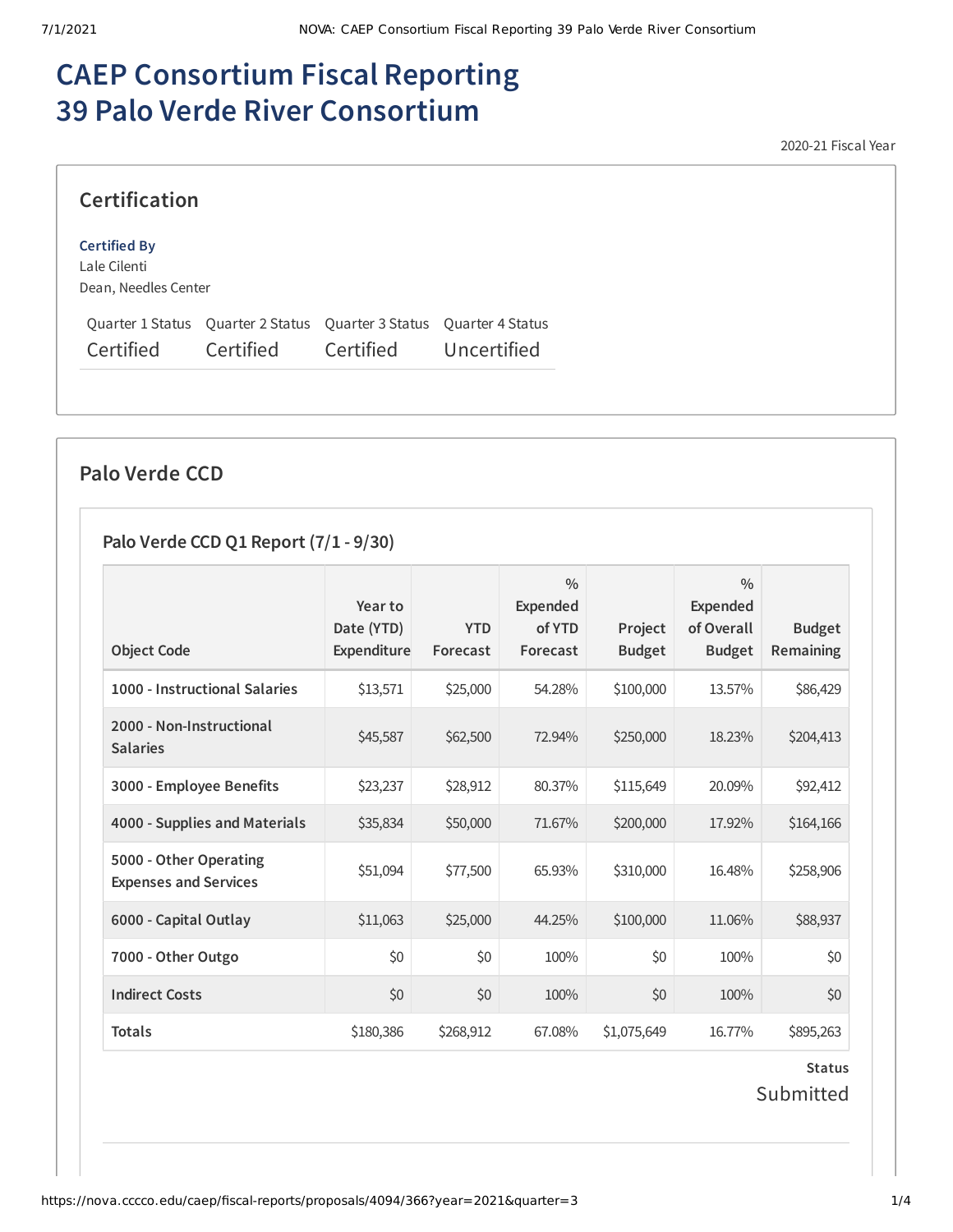#### **Palo Verde CCD Q2 Report (10/1 - 12/31)**

| <b>Object Code</b>                                     | Year to<br>Date (YTD)<br><b>Expenditure</b> | <b>YTD</b><br>Forecast | $\frac{0}{0}$<br><b>Expended</b><br>of YTD<br>Forecast | Project<br><b>Budget</b> | $\frac{0}{0}$<br><b>Expended</b><br>of Overall<br><b>Budget</b> | <b>Budget</b><br>Remaining |
|--------------------------------------------------------|---------------------------------------------|------------------------|--------------------------------------------------------|--------------------------|-----------------------------------------------------------------|----------------------------|
| 1000 - Instructional Salaries                          | \$27,143                                    | \$50,000               | 54.29%                                                 | \$100,000                | 27.14%                                                          | \$72,857                   |
| 2000 - Non-Instructional<br><b>Salaries</b>            | \$97,110                                    | \$125,000              | 77.69%                                                 | \$250,000                | 38.84%                                                          | \$152,890                  |
| 3000 - Employee Benefits                               | \$44,117                                    | \$57,825               | 76.29%                                                 | \$115,649                | 38.15%                                                          | \$71,532                   |
| 4000 - Supplies and Materials                          | \$44,579                                    | \$100,000              | 44.58%                                                 | \$200,000                | 22.29%                                                          | \$155,421                  |
| 5000 - Other Operating<br><b>Expenses and Services</b> | \$118,569                                   | \$155,000              | 76.5%                                                  | \$310,000                | 38.25%                                                          | \$191,431                  |
| 6000 - Capital Outlay                                  | \$11,063                                    | \$50,000               | 22.13%                                                 | \$100,000                | 11.06%                                                          | \$88,937                   |
| 7000 - Other Outgo                                     | \$0                                         | \$0                    | 100%                                                   | \$0                      | 100%                                                            | \$0                        |
| <b>Indirect Costs</b>                                  | \$0                                         | \$0                    | 100%                                                   | \$0                      | 100%                                                            | \$0                        |
| <b>Totals</b>                                          | \$342,581                                   | \$537,825              | 63.7%                                                  | \$1,075,649              | 31.85%                                                          | \$733,068                  |

### **Summary of Activities:**

## **Status** Submitted

## **Allocation Year Closeout: 2018-19**

I have reviewed the financial reports for my agency and confirm that all funds for this allocation year have been spent.

**2018-19 Reverted Funds:**

\$0

.

**2018-19 Status** Closed

**Submitting Authority** Ms. Lale Cilenti, Dean, Needles Center

**Palo Verde CCD Q3 Report (1/1 - 3/31)**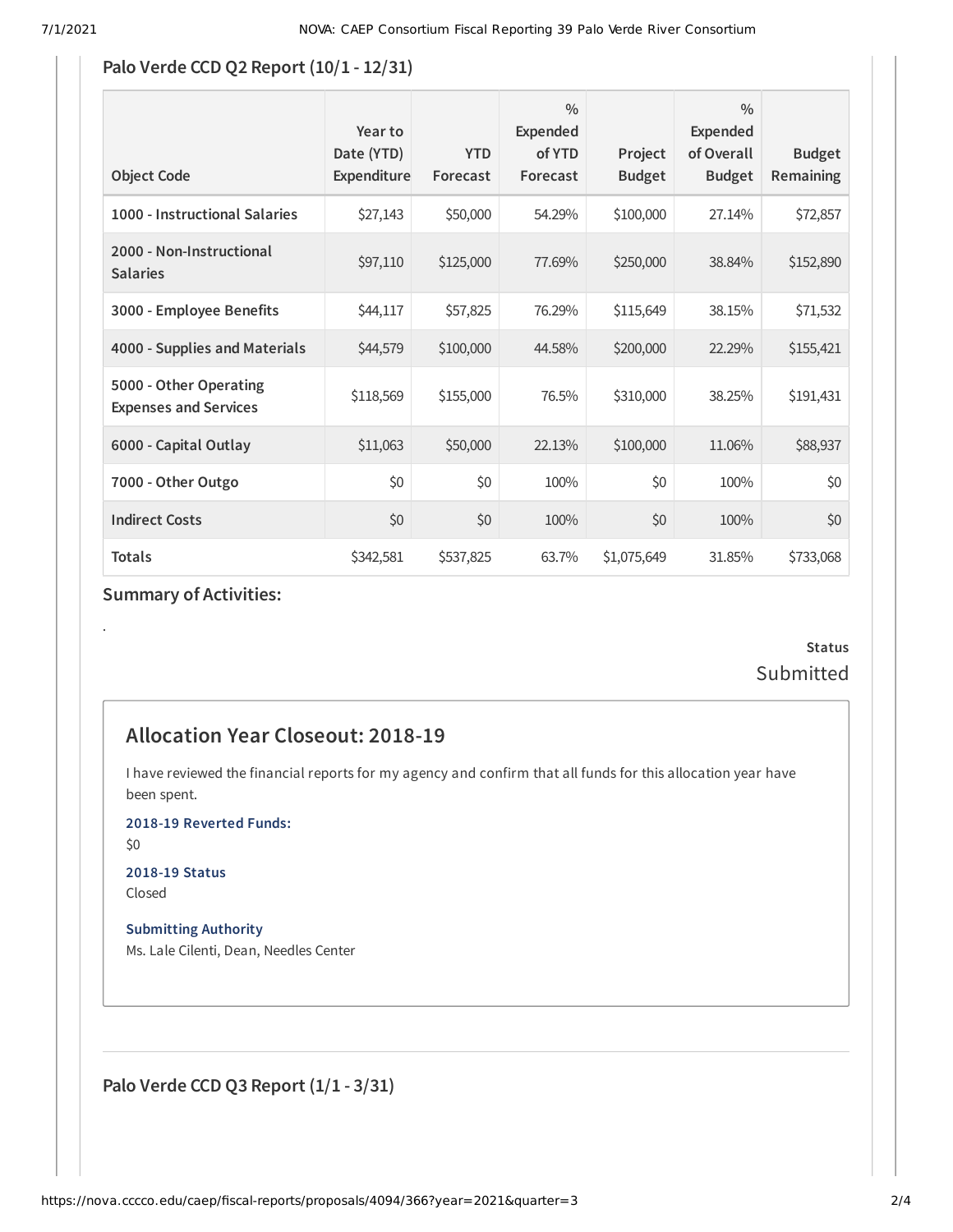| <b>Object Code</b>                                     | Year to<br>Date (YTD)<br>Expenditure | <b>YTD</b><br>Forecast | $\frac{0}{0}$<br><b>Expended</b><br>of YTD<br>Forecast | Project<br><b>Budget</b> | $\frac{0}{0}$<br>Expended<br>of Overall<br><b>Budget</b> | <b>Budget</b><br>Remaining |
|--------------------------------------------------------|--------------------------------------|------------------------|--------------------------------------------------------|--------------------------|----------------------------------------------------------|----------------------------|
| 1000 - Instructional Salaries                          | \$40,714                             | \$75,000               | 54.29%                                                 | \$100,000                | 40.71%                                                   | \$59,286                   |
| 2000 - Non-Instructional<br><b>Salaries</b>            | \$142,133                            | \$187,500              | 75.8%                                                  | \$250,000                | 56.85%                                                   | \$107,867                  |
| 3000 - Employee Benefits                               | \$68,737                             | \$86,737               | 79.25%                                                 | \$115,649                | 59.44%                                                   | \$46,912                   |
| 4000 - Supplies and Materials                          | \$45,044                             | \$150,000              | 30.03%                                                 | \$200,000                | 22.52%                                                   | \$154,956                  |
| 5000 - Other Operating<br><b>Expenses and Services</b> | \$170,343                            | \$232,500              | 73.27%                                                 | \$310,000                | 54.95%                                                   | \$139,657                  |
| 6000 - Capital Outlay                                  | \$11,063                             | \$75,000               | 14.75%                                                 | \$100,000                | 11.06%                                                   | \$88,937                   |
| 7000 - Other Outgo                                     | \$0                                  | \$0                    | 100%                                                   | \$0                      | 100%                                                     | \$0                        |
| <b>Indirect Costs</b>                                  | \$0                                  | \$0                    | 100%                                                   | \$0                      | 100%                                                     | \$0                        |
| <b>Totals</b>                                          | \$478,034                            | \$806,737              | 59.26%                                                 | \$1,075,649              | 44.44%                                                   | \$597,615                  |

#### **Corrective Action Plan**

Projects have been delayed or deferred due to the pandemic.

**Status** Submitted

**Palo Verde CCD Q4 Report (4/1 - 6/30)**